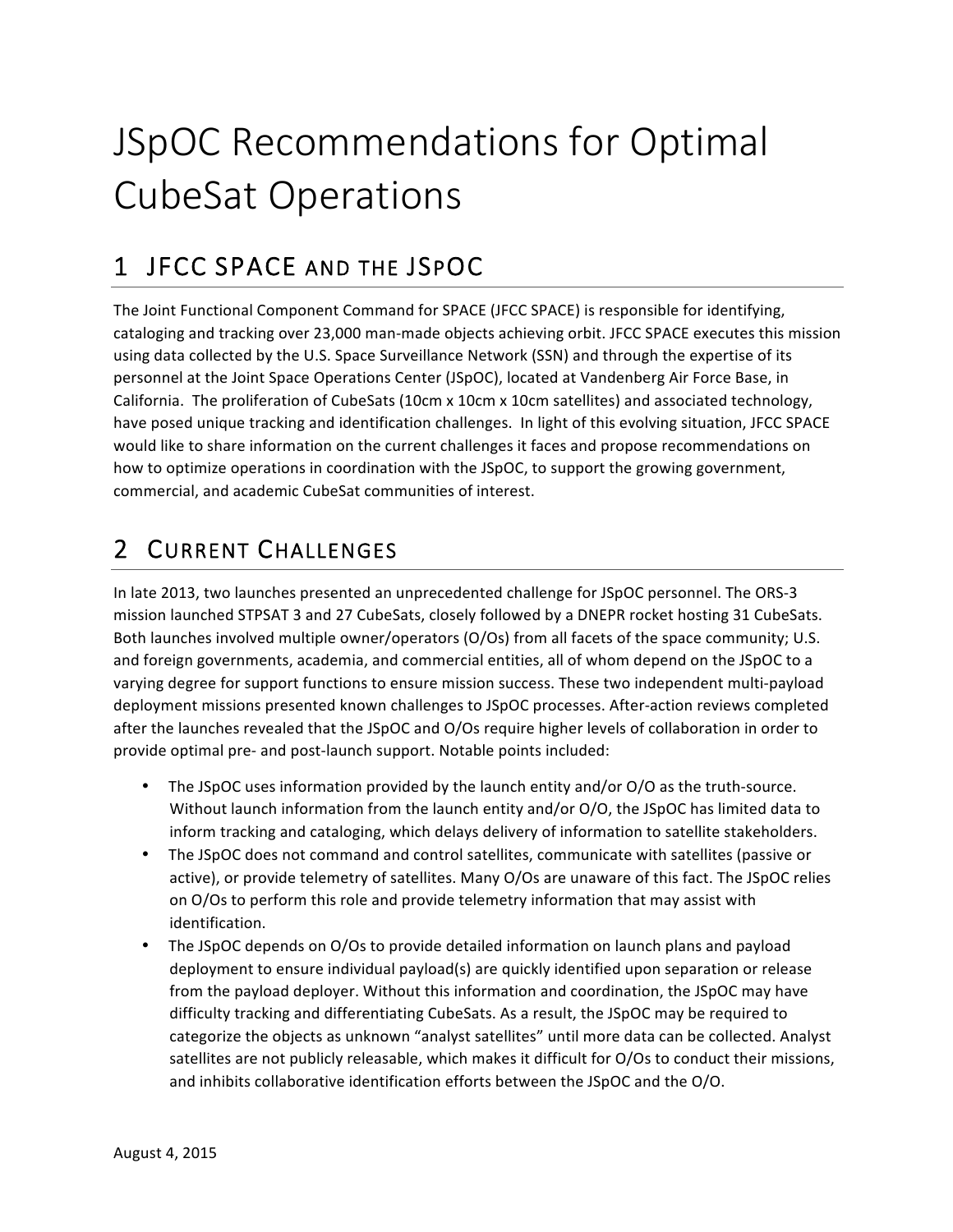• The JSpOC physically tracks objects and provides assessment screenings using SSN observations and O/O-provided information, both before and after launch. These services include Launch Conjunction Assessment, Early Orbit Conjunction Assessment, and On-Orbit Conjunction Assessment. The JSpOC is dedicated to supporting spaceflight safety through all mission phases, but relies on O/O-provided information to do so consistently.

### 3 RECOMMENDATIONS

After extensive coordination with CubeSat O/Os, the JSpOC understands that O/Os have a wide range of requirements, spanning from pre-launch mission planning to spaceflight safety support. Accordingly, the JSpOC offers the following recommendations for CubeSat launch entities and O/Os to consider as they conduct CubeSat planning.

CubeSat Development:

- Satellite identification is extremely difficult to determine without initiative taken by the launch entity and/or O/O.
	- $\circ$  Identification markers, either physical or signal based, should be considered and these should be different for each object deployed in a multi-payload launch. Markers should function for at least two months to provide sufficient time for object separation and maximize the likelihood of identification.
- Satellites should have some maneuver capability to facilitate conjunction avoidance on-orbit.
- Satellites should be built to allow controlled reentry or expedited uncontrolled reentry to minimize the threat of individual CubeSats beyond the satellite's mission life.

Pre-launch Planning:

- JFCC SPACE highly encourages early engagement between the launch entity and/or CubeSat  $O/O(s)$  and the JSpOC. Early engagement includes exchanging mission briefs, discussing mission support requirements, and establishing formalized communication channels prior to launch. This will allow the JSpOC to provide an honest assessment of how they can support the O/O's mission, and provide recommendations on how to best achieve mission success.
- Orbit and mission parameters should be tightly scrutinized and controlled by O/Os.
	- $\circ$  With some margin, operational life should be proportional to orbit life. For example, a satellite's operational life should be greater than 2/3 of the orbital life.
	- $\circ$  Satellites that have a projected orbit 100km or less in the radial component from the ISS should be reevaluated to identify alternatives that don't threaten the ISS or to determine if overall mission objectives and parameters outweigh the risk to Human Space Flight (HSF) objects. In general, O/Os should deploy CubeSats below or from the ISS.
	- $\circ$  Satellites should be placed into high inclination orbits. Early engagement will allow the JSpOC to review the launch plan, and provide recommendations that will ensure maximum sensor coverage to optimize tracking and identification, as well as spaceflight safety.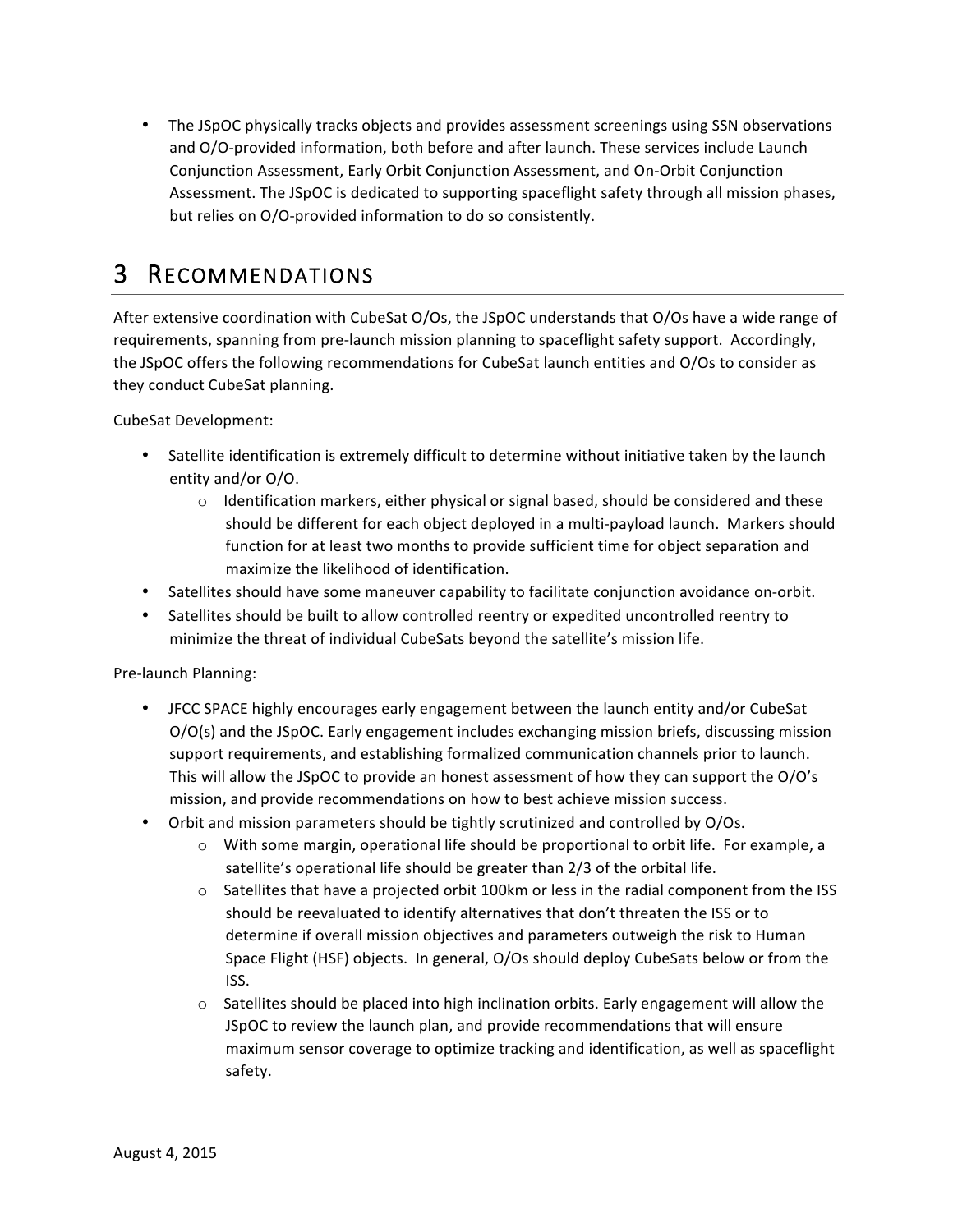- To expedite cataloging and identification, the launch entity and/or O/O should provide the following to the JSpOC (preferably through the R-15 Form, 10-30 days prior to launch):
	- $\circ$  Orbital regime of the satellite(s)
	- $\circ$  Deployment sequence of launch vehicle and all payloads
		- Satellites should be deployed at multi-second intervals during burns to facilitate CubeSat separation and JSpOC detection/identification/tracking. Detailed development of supporting deployment scenarios such as minimum propulsion thrust (km/s) recommendations and timed satellite deployments will enable observations. This will lead to greater probability of individual CubeSat identification.
		- **•** If deployment during boost is not an option then deployments during nonpowered flight should be no closer than 60 seconds apart.
	- $\circ$  Satellite characteristics, including size, maneuverability, and deployment plans (i.e. solar panels, parachutes, shedding, etc.)
- To ensure spaceflight safety, the launch entity or satellite  $O/O(s)$  should request launch conjunction assessment.
	- $\circ$  The launch entity should submit the launch trajectories and analysis requirements through the Form 22.
	- $\circ$  The JSpOC will screen the trajectories against the space catalog and inform the launch entity and/or O/O of any possible conjunctions.

#### Launch

- Immediately after launch, the JSpOC will use the information provided by the launch entity and/or O/O to confirm a nominal launch, and catalog and identify the launched satellites.
- If the JSpOC is able to catalog and identify a satellite according to provided information, they will provide the initial element set to the O/O.
- If cataloging and identification is complicated due to lack of information or a complex launch sequence, the JSpOC may be forced to catalog the objects as analyst satellites.
	- $\circ$  If the O/O pre-coordinated with the JSpOC, the JSpOC will provide information on analyst satellites and ask the O/O for assistance in identifying their asset.
	- $\circ$  It the O/O has not pre-coordinated, the JSpOC will maintain the object as an analyst satellite until sufficient tracking data is collected to confidently catalog the object.

#### Post-Launch

- For multi-payload launches, satellites that are CubeSats or smaller, or complex deployment sequences, ongoing communication with the JSpOC is critical to identifying satellites and providing timely and accurate conjunction assessment.
	- $\circ$  If available, O/O tracking or position data should be provided to the JSpOC to assist in identification.
	- $\circ$  If the O/O cannot provide tracking data, the JSpOC will provide potential positional data and ask the O/O to confirm successful communication.
- During the early orbit phase of operations, the JSpOC relies on O/O information and predicted ephemeris to provide accurate conjunction assessment for maneuverable missions.